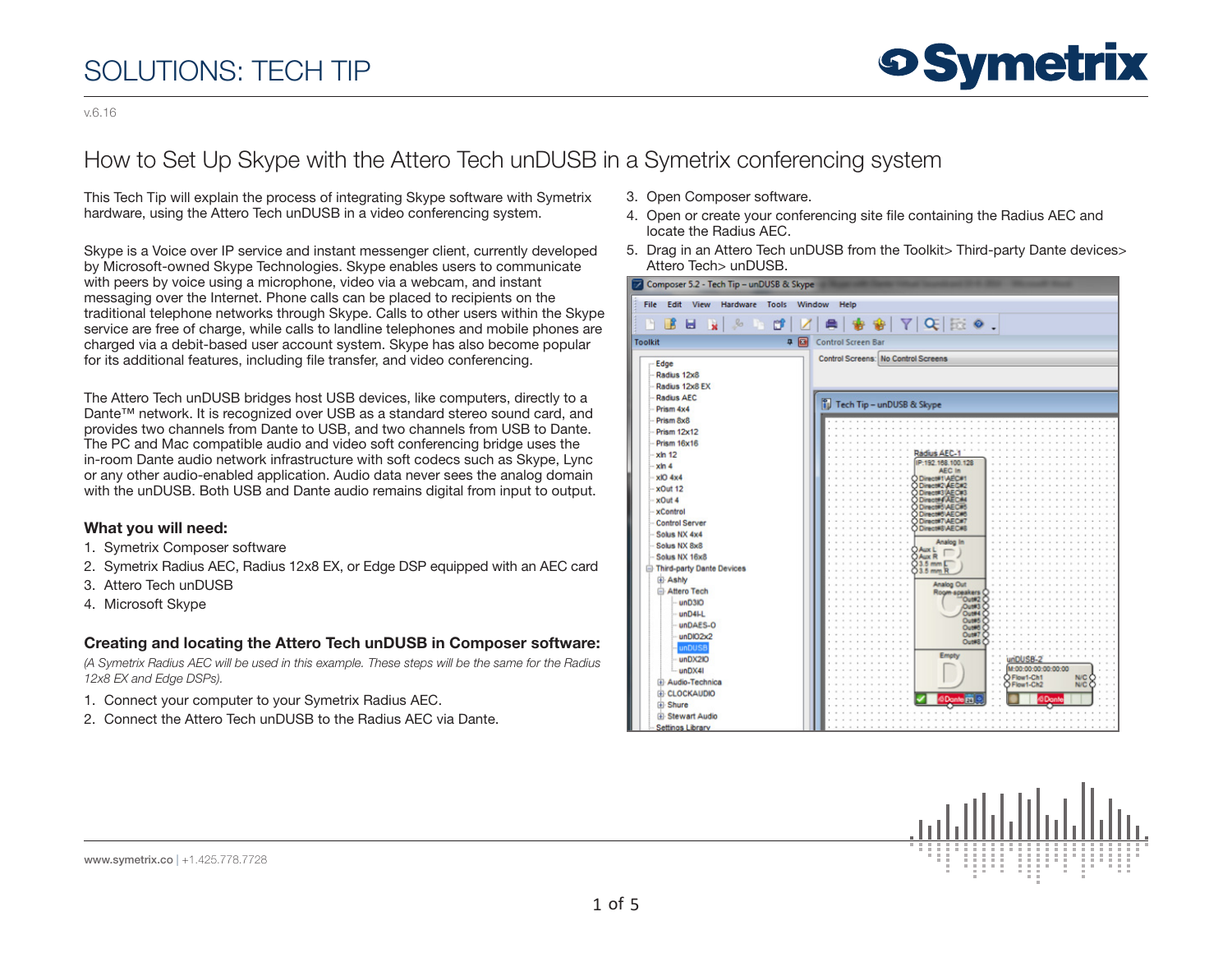

v.6.16

6. To locate the Attero Tech unDUSB, click the checkbox on the Attero Tech unDUSB to open the Locate Hardware window. Select the unDUSB and click Select Hardware Unit. A green check mark should appear on the unDUSB to indicate it's located.



The Attero Tech unDUSB, like all other receiving third-party Dante devices directly supported by Composer will create it's receive flow automatically.

### Configuring the Attero Tech unDUSB receive flow in the Radius AEC.

- 1. Double-click the Radius AEC to open the design view.
- 2. From the Toolkit, expand Dante Transmit and Receive Flows, and then expand Receive Flow Modules for Existing Flows.
- 3. Drag the Untitled unDUSB Flow into the site file and wire it into the design.



The Attero Tech unDUSB, like all other transmitting third-party Dante devices directly supported by Composer will not create it's transmit flow automatically. It will need to be created manually.

#### Creating a new Dante flow to transmit from Radius AEC to the Attero Tech unDUSB.

- 1. From the Toolkit, expand Dante Transmit and Receive Flows, and then drag in a New Transmit/Receive Flow. The New Dante flow window will open.
- 2. Select 2 for the Channels in Flow, choose Transmit, and click OK.

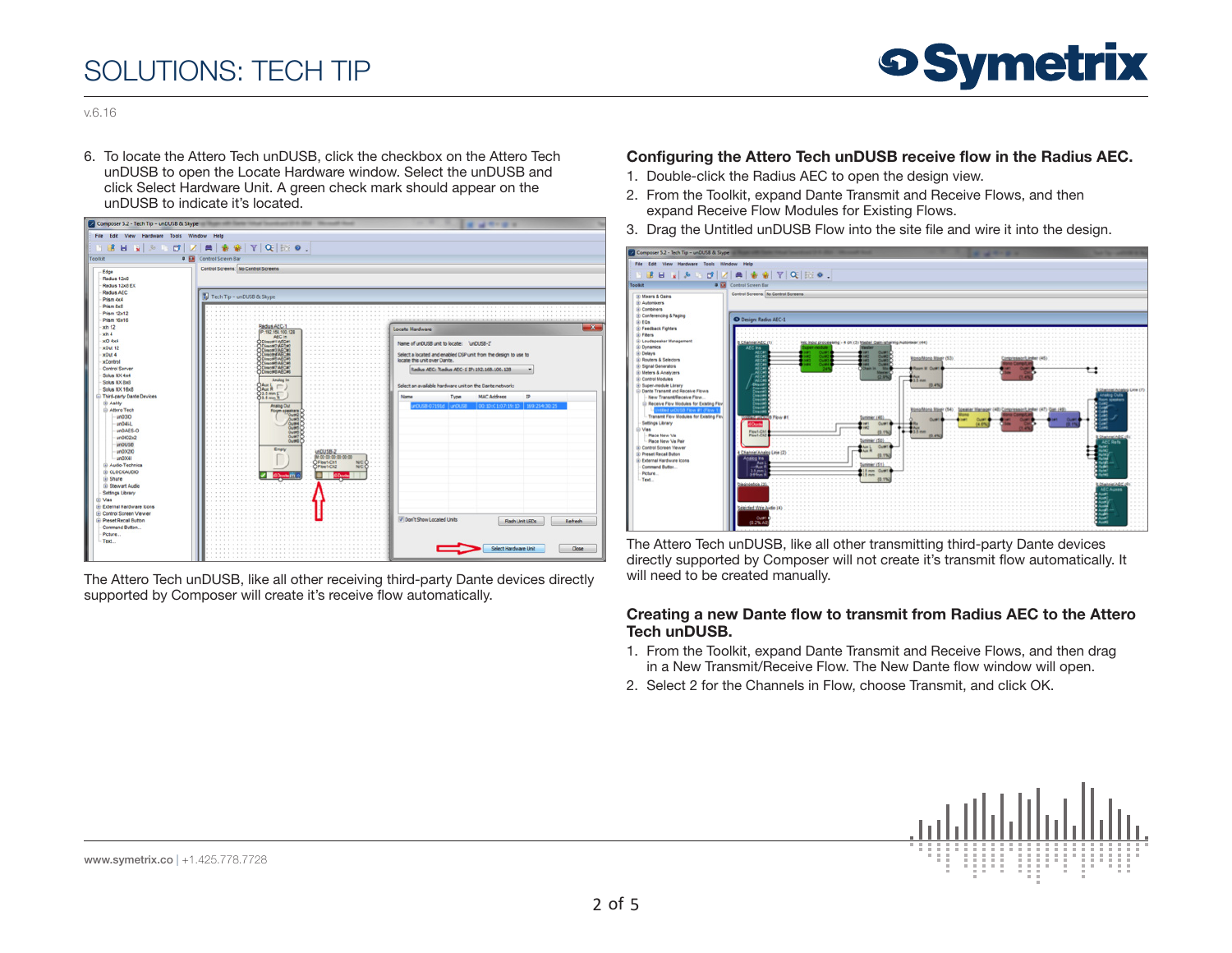

v.6.16

3. The Dante flow will appear in the site file. Drag it to the desired location and wire it into the design.



4. Back on the Site view; double-click the unDUSB to open its Unit Properties.



5. Under Dante Audio Reception, double-click channel 1. This opens the Select Dante Flow window.

- 6. Click on the Dante flow you wish to associate with the unDUSB outputs to select it.
- 7. Click OK.

| Composer 5.2 - Tech Tip - unQUSB & Skype<br><b>MANAGER</b> |                                                                 |                                                                                                                                                                                                                                                                                                                                                                                                                                                                                                          |                    |
|------------------------------------------------------------|-----------------------------------------------------------------|----------------------------------------------------------------------------------------------------------------------------------------------------------------------------------------------------------------------------------------------------------------------------------------------------------------------------------------------------------------------------------------------------------------------------------------------------------------------------------------------------------|--------------------|
| File Edit View Hardware Tools Window Help                  |                                                                 |                                                                                                                                                                                                                                                                                                                                                                                                                                                                                                          |                    |
|                                                            | H B B 및 최 G B   Z   최 총 총   Y   Q   R   ⊙ .                     |                                                                                                                                                                                                                                                                                                                                                                                                                                                                                                          |                    |
| Toolkit                                                    | <b>Q Ed</b> Control Screen Bar                                  |                                                                                                                                                                                                                                                                                                                                                                                                                                                                                                          |                    |
|                                                            | Control Screens: No Control Screens                             | $\Sigma$                                                                                                                                                                                                                                                                                                                                                                                                                                                                                                 |                    |
| Edge<br>Radius 12x8                                        |                                                                 | unDUSB Unit Properties                                                                                                                                                                                                                                                                                                                                                                                                                                                                                   |                    |
| Radius 12x8 EX                                             |                                                                 | Name                                                                                                                                                                                                                                                                                                                                                                                                                                                                                                     |                    |
| Radius AEC                                                 | Tech Tip - unDUSB & Skype                                       | $\propto$<br>u(0.58)                                                                                                                                                                                                                                                                                                                                                                                                                                                                                     |                    |
| <b>Primm dark</b><br>Frien but                             |                                                                 | Cancel                                                                                                                                                                                                                                                                                                                                                                                                                                                                                                   |                    |
| Prison 12x12                                               |                                                                 | $\boxed{2}$<br>Network Name:                                                                                                                                                                                                                                                                                                                                                                                                                                                                             |                    |
| Prism 16x16                                                |                                                                 | unDL5B-07191d                                                                                                                                                                                                                                                                                                                                                                                                                                                                                            |                    |
| xln 12<br>$x \ln 4$                                        | IP:192.188.100.128                                              | Dante Flow Manager<br><b>Unit Options</b>                                                                                                                                                                                                                                                                                                                                                                                                                                                                |                    |
| with City                                                  | AEC In<br><b>DINIMITARCH</b>                                    | Colors                                                                                                                                                                                                                                                                                                                                                                                                                                                                                                   |                    |
| x0x012                                                     | <b>Overst At CAL</b><br>Dresset (AECR)<br><b>Concret AT CAL</b> | <b>Trabled</b><br>Change Text Color<br>Locate Status: Located                                                                                                                                                                                                                                                                                                                                                                                                                                            |                    |
| <b>MOUL4</b><br>xControl                                   | <b>Overall ALCA</b>                                             | Locating Unit:                                                                                                                                                                                                                                                                                                                                                                                                                                                                                           |                    |
| Control Server                                             | <b>Crecert AEC#6</b><br>O Directer A&Cer?<br>O Directer A&Cer   | Change Background Color<br>Tarke AEC-1' 3P-193, 168, 100, 128                                                                                                                                                                                                                                                                                                                                                                                                                                            |                    |
| Solus NX dad                                               | <b>Analog In</b>                                                | Click 'Save Colors' to save this color<br>Locate Unit                                                                                                                                                                                                                                                                                                                                                                                                                                                    |                    |
| Solus NX BxB<br>Sokia NX 16x8                              | 84.1<br>$\blacksquare$                                          | scheme for all newly placed units.<br>00:30(167) 19:30<br><b>MAC Address:</b>                                                                                                                                                                                                                                                                                                                                                                                                                            |                    |
| 3) Third-party Dante Devices                               | 011mnF<br>O.L.t.mm R                                            | Save Colors                                                                                                                                                                                                                                                                                                                                                                                                                                                                                              |                    |
| Settings Library<br>(i) Vies                               | <b>Analog Out</b>                                               | <b>Dante Audio Reception</b>                                                                                                                                                                                                                                                                                                                                                                                                                                                                             |                    |
| (i) External Hardware Icons                                | <b>Rogm apeaker</b><br>$-$<br><b>Last</b>                       | Edit<br>Flow Chan Channel Name<br>Chan Flow Name                                                                                                                                                                                                                                                                                                                                                                                                                                                         |                    |
| (a) Control Screen Viewer                                  | Links<br><b>NAME</b>                                            | Not Connected<br>Renove                                                                                                                                                                                                                                                                                                                                                                                                                                                                                  |                    |
| (i) Preset Recal Button<br>Command Button                  | <b>County</b><br>Outel                                          | <b>Not Connected</b>                                                                                                                                                                                                                                                                                                                                                                                                                                                                                     |                    |
| Picture<br>Text                                            | Outsid<br>Empty                                                 | <b>Select Dante Ficus</b>                                                                                                                                                                                                                                                                                                                                                                                                                                                                                |                    |
|                                                            | <b>M 00 10 C1 07 19:10</b>                                      | Select a flow, flow channel and channel count to route to consecutive xOut 12 channels starting at                                                                                                                                                                                                                                                                                                                                                                                                       | OK.                |
|                                                            | Plent-Cht                                                       | channel:                                                                                                                                                                                                                                                                                                                                                                                                                                                                                                 |                    |
|                                                            |                                                                 |                                                                                                                                                                                                                                                                                                                                                                                                                                                                                                          | Cancel.            |
|                                                            |                                                                 | <b>Transmitted Flows:</b><br>Selected Dante Flow                                                                                                                                                                                                                                                                                                                                                                                                                                                         |                    |
|                                                            |                                                                 | Untitled Dante Flow #2<br>Name:                                                                                                                                                                                                                                                                                                                                                                                                                                                                          |                    |
|                                                            |                                                                 | Flow Channels: 2                                                                                                                                                                                                                                                                                                                                                                                                                                                                                         |                    |
|                                                            |                                                                 | Type:<br>Unicast                                                                                                                                                                                                                                                                                                                                                                                                                                                                                         |                    |
|                                                            |                                                                 | Unit: Radius AEC-1<br>Source:                                                                                                                                                                                                                                                                                                                                                                                                                                                                            |                    |
|                                                            |                                                                 |                                                                                                                                                                                                                                                                                                                                                                                                                                                                                                          |                    |
|                                                            |                                                                 | First Channel in Flow to Route:<br>$\mathcal{K} \left[ \underbrace{\mathcal{M} \left[ \mathcal{M} \right] \mathcal{M} \mathcal{M} \mathcal{M} \mathcal{M} \mathcal{M} \mathcal{M} \mathcal{M} \mathcal{M} \mathcal{M} \mathcal{M} \mathcal{M} \mathcal{M} \mathcal{M} \mathcal{M} \mathcal{M} \mathcal{M} \mathcal{M} \mathcal{M} \mathcal{M} \mathcal{M} \mathcal{M} \mathcal{M} \mathcal{M} \mathcal{M} \mathcal{M} \mathcal{M} \mathcal{M} \mathcal{M} \mathcal{M} \mathcal{M} \mathcal{M} \mathcal{$ | Channels to Route: |
|                                                            |                                                                 | t.                                                                                                                                                                                                                                                                                                                                                                                                                                                                                                       | $\mathbf{z}$       |
|                                                            |                                                                 | Dante Flow Manager                                                                                                                                                                                                                                                                                                                                                                                                                                                                                       |                    |
|                                                            |                                                                 |                                                                                                                                                                                                                                                                                                                                                                                                                                                                                                          |                    |

- 8. The Dante flow is now assigned to the outputs of the unDUSB. Click OK to exit the unDUSB Unit Properties window.
- 9. The unDUSB is now labelled with the selected transmit flow.



www.symetrix.co | +1.425.778.7728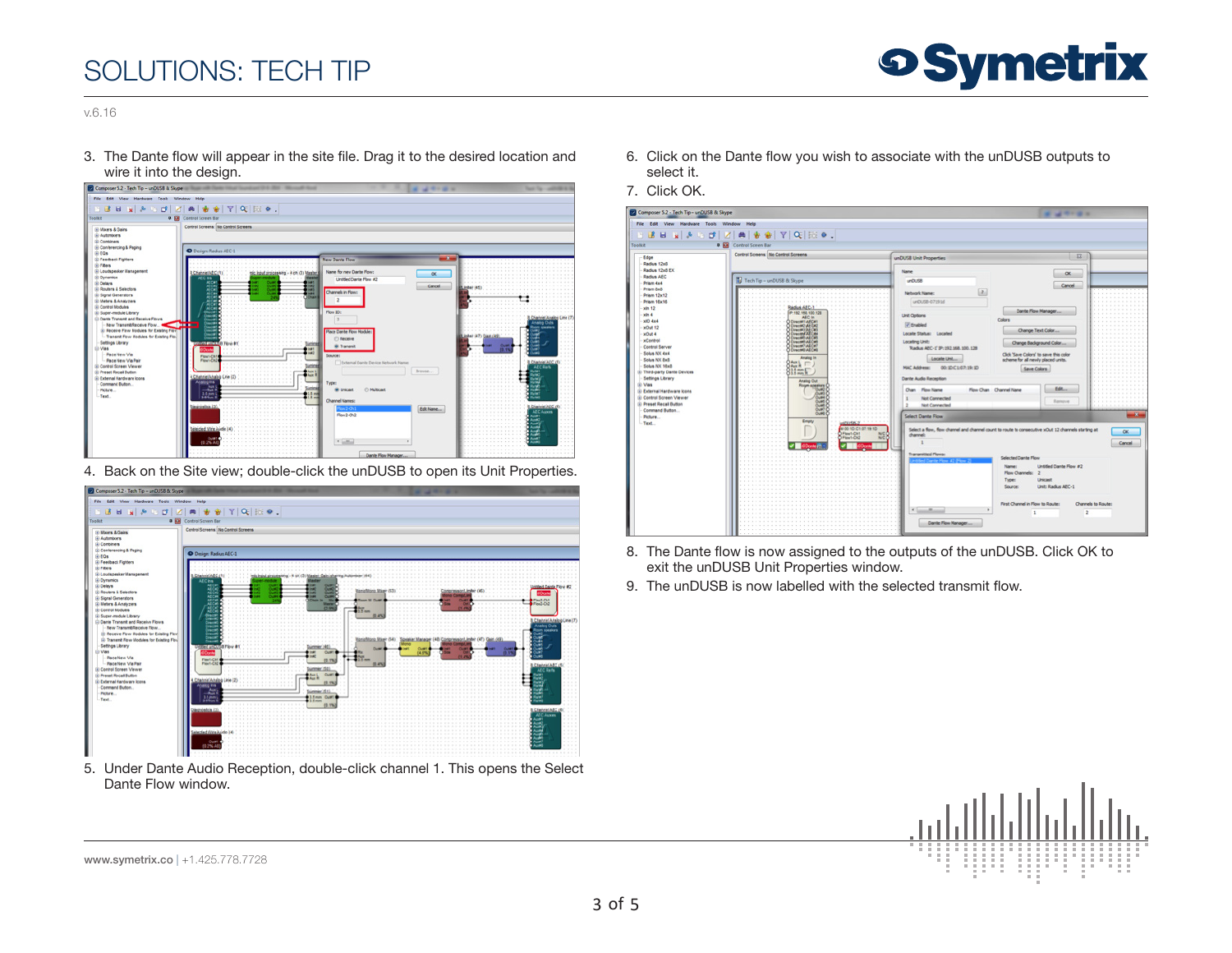

v.6.16

#### Connect the unDUSB to the USB port on any computer used to make a conference call.

| Composer 5.2 - Tech Tip - unDUSB & Skype                                                                                                                                                                                                                                                                                                                                                                                                                                                          |                                                                                                                                                                                                                                                                                                                                                                                                                                                           |  |  |  |
|---------------------------------------------------------------------------------------------------------------------------------------------------------------------------------------------------------------------------------------------------------------------------------------------------------------------------------------------------------------------------------------------------------------------------------------------------------------------------------------------------|-----------------------------------------------------------------------------------------------------------------------------------------------------------------------------------------------------------------------------------------------------------------------------------------------------------------------------------------------------------------------------------------------------------------------------------------------------------|--|--|--|
| Edit<br>File<br>View Hardware<br><b>Tools</b><br>Window<br>Help                                                                                                                                                                                                                                                                                                                                                                                                                                   |                                                                                                                                                                                                                                                                                                                                                                                                                                                           |  |  |  |
| 卷 窗   7   0   版 0 .<br><b>BER</b><br>$R_{0}$<br>ď                                                                                                                                                                                                                                                                                                                                                                                                                                                 |                                                                                                                                                                                                                                                                                                                                                                                                                                                           |  |  |  |
| 90<br>Toolkit                                                                                                                                                                                                                                                                                                                                                                                                                                                                                     | Control Screen Bar                                                                                                                                                                                                                                                                                                                                                                                                                                        |  |  |  |
| Edge<br>Radius 12x8<br>Radius 12x8 EX<br><b>Radius AEC</b><br>Prism 4x4<br>Prism 8x8<br>Prism 12x12<br><b>Prism 16x16</b><br><b>xln 12</b><br>$-xln 4$<br><b>xlO 4x4</b><br>xOut 12<br>xOut 4<br><b>xControl</b><br>Control Server<br>Solus NX 4x4<br>Solus NX 8x8<br>Solus NX 16x8<br><b>E</b> Third-party Dante Devices<br><b>Settings Library</b><br><b>E</b> Vias<br>External Hardware Icons<br><b>El Control Screen Viewer</b><br><b>E</b> Preset Recall Button<br>Command Button<br>Picture | Control Screens: No Control Screens<br>Tech Tip - unDUSB & Skype<br>Radius AEC<br>IP:192.168.100.128<br>AEC In<br>Direct#1\AEC#1<br>O Direct#2 AEC#2<br>O Direct#3 AEC#3<br>O Direct#4 AEC<br>O Direct#5\AEC<br>D Direct#5\AEC#5<br>D Direct#7\AEC#7<br>Direct#S\AEC#8<br>Analog In<br><b>DAUXL</b><br><b>DAux R</b><br>$Q3.5$ mm $E$<br>03.5 mm R<br>Analog Out<br>Room-speakers<br>Out#2<br>Out#3<br>Out#4<br>Out#5<br>Out#6<br>Out#7<br>Out#8<br>Empty |  |  |  |
| - Text                                                                                                                                                                                                                                                                                                                                                                                                                                                                                            | ×<br>M:00:1D:C1:07:19:1D<br>×.<br>O Flow1-Cht<br>ú<br>Flow2-Ch1<br>O Flow1-Ch2<br>$\alpha$<br>Flow2-Ch2                                                                                                                                                                                                                                                                                                                                                   |  |  |  |

1. Connect the unDUSB to the USB port on any computer. If it automatically defaults as the audio input and output for the computer, proceed to the next section. If it does not default as the audio input and output for the computer, proceed to step 2.

- 2. On a Windows PC, click the Start menu and select the Control Panel, Sound.
- 3. On the Playback tab select the Attero Tech unDUSB, and click Set Default.
- 4. On the Recording tab select the Attero Tech unDUSB, and click Set Default.
- 5. Click Apply, and OK.



From now on, when this PC gets connected to the unDUSB, it will be enabled automatically, so steps 2-5 will no longer be necessary.



www.symetrix.co | +1.425.778.7728